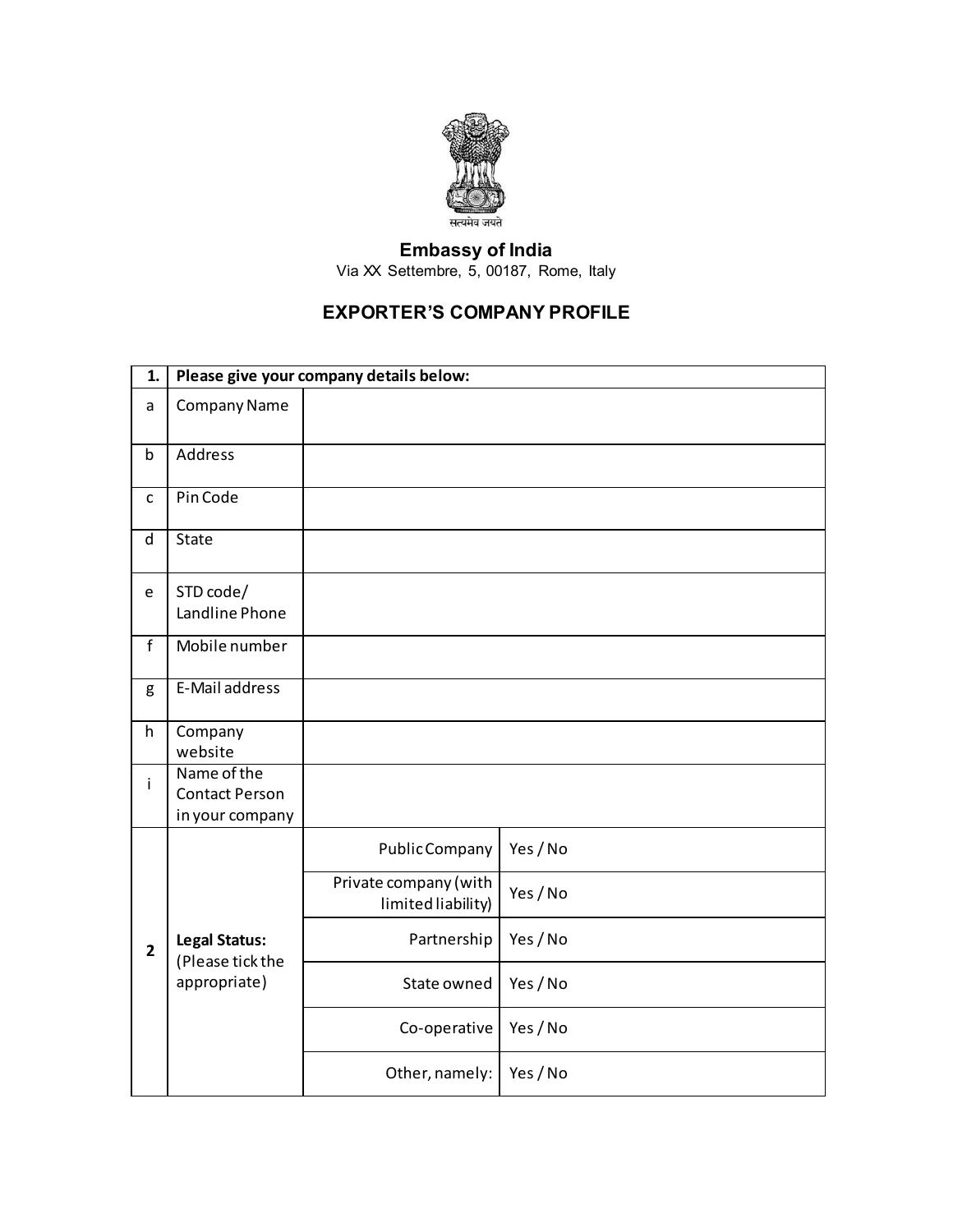| $\overline{3}$ | <b>Type of Company:</b>                                             |                        |                 |
|----------------|---------------------------------------------------------------------|------------------------|-----------------|
| a              | Parent company                                                      | Name:                  | <b>Address:</b> |
| $\mathsf b$    | Subsidiaries                                                        | Name:                  | <b>Address:</b> |
| $\mathsf{C}$   | Are there any<br>branches of your<br>company? If yes,<br>how many?  |                        |                 |
| $\sf d$        | Details of<br>branches, if any:                                     | Name:                  | Address:        |
|                |                                                                     | 2017-'18               |                 |
| $\overline{4}$ | Company<br><b>Turnover</b>                                          | 2016-'17               |                 |
|                |                                                                     | 2015-'16               |                 |
| 5              | <b>Export details:</b>                                              |                        |                 |
| a              | Previous exports<br>to Italy?                                       | Yes / No               |                 |
| b              | If Yes, write the<br>Name & Address<br>of your contacts<br>in Italy | Name:                  | <b>Address:</b> |
| $\mathsf{C}$   | Give details of<br>exports during<br>the past three<br>years:       | Product (s)            |                 |
|                |                                                                     | Year                   |                 |
|                |                                                                     | Country of destination |                 |
|                |                                                                     | Value                  |                 |